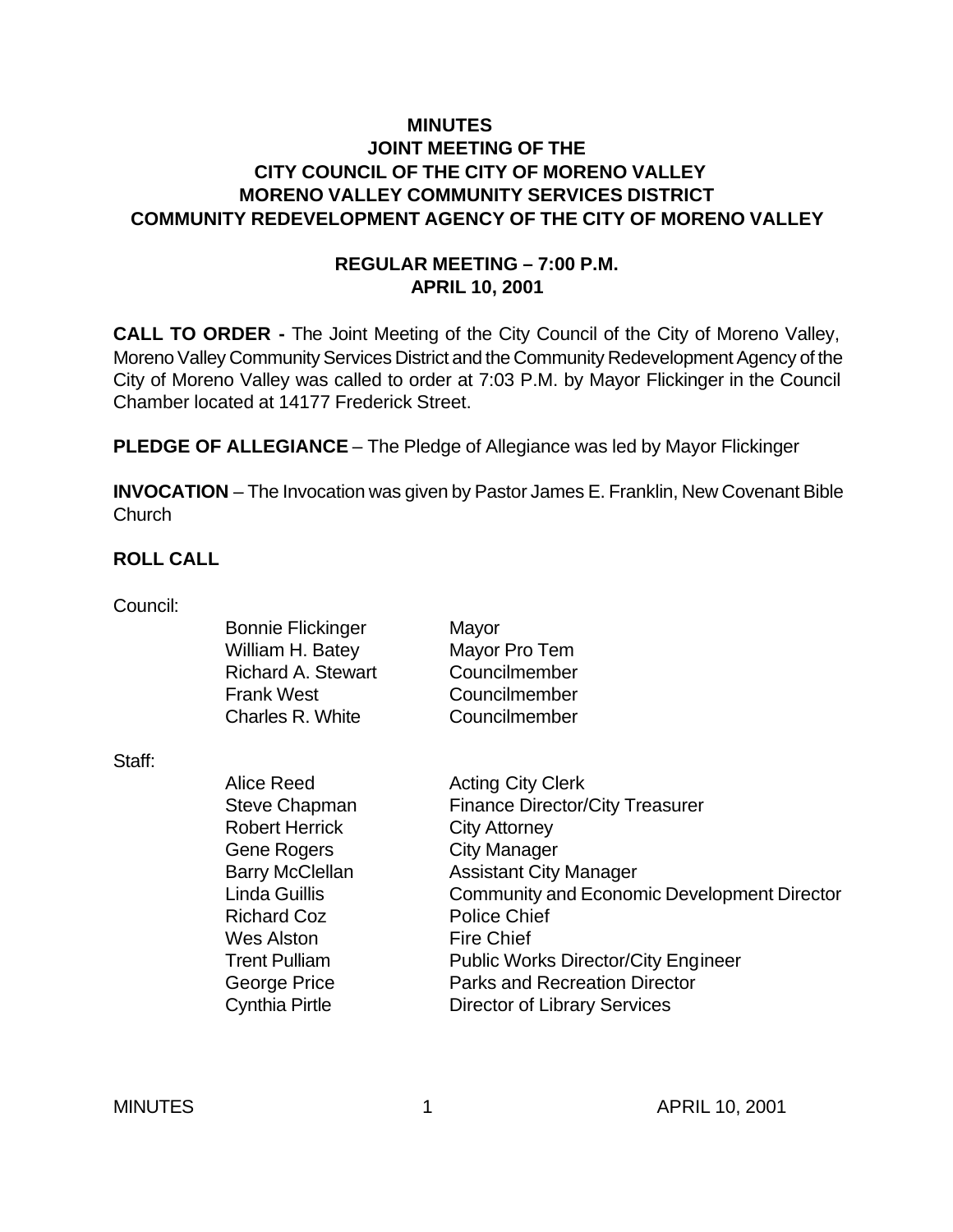## **SPECIAL PRESENTATIONS**

Belinda Guzman, an employee of Sam's Club, presented the Moreno Valley Public Library with \$1,000 of books she won in a contest.

Councilmember Stewart presented Rose Mayes with a proclamation recognizing April 2001, as "National Fair Housing Month".

Councilmember Stewart presented Linda Guillis, Community and Economic Development Director, with a proclamation recognizing "Community Development Block Grant Week", April 16-22, 2001.

Mayor Pro Tem Batey presented Steve Jacobs, Communications Relations Specialist/Production Coordinator for MVTV 3, with a proclamation recognizing the "Great City Hall Tune In", April 2-6, 2001.

PUBLIC COMMENTS **ON ANY SUBJECT NOT ON THE AGENDA** UNDER THE JURISDICTION OF THE CITY COUNCIL ARE AS FOLLOWS:

### Sharon Terrill – 10770 Mendoza Road (Representing Congresswoman Mary Bono)

1) Thanked the City for offering to host the Annual Congressional Arts Competition for high school students in the  $44^{\text{th}}$  Congressional district on April 28<sup>th</sup> – announced the local winner will receive a Certificate of Congressional Recognition as well as have his or her artwork on display in the Capitol in Washington, D.C. for an entire year

Jim Martin – 10015 Chula Vista Way, Riverside

1) Feels the Council should protect the residents of Moreno Valley from another officerinvolved shooting incident

Ray Hosman – Address matter of record

- 1) Stated that the community should not incite the public and judge the actions of the Sheriff's Department – let the judicial system do its job
- 2) Feels the Council should recognize former City Clerk Alicia Chavez with a celebration in her honor

Marcia Rodolf-Amino – 10363 Crestbrook Drive

- 1) Commented on the City's nationwide search for a new City Clerk and questioned why the Council did not do a plaque in recognition of former City Clerk, Alicia Chavez
- 2) Would like to be provided with the current statistics on registered sex offenders residing in Moreno Valley and who is sending them here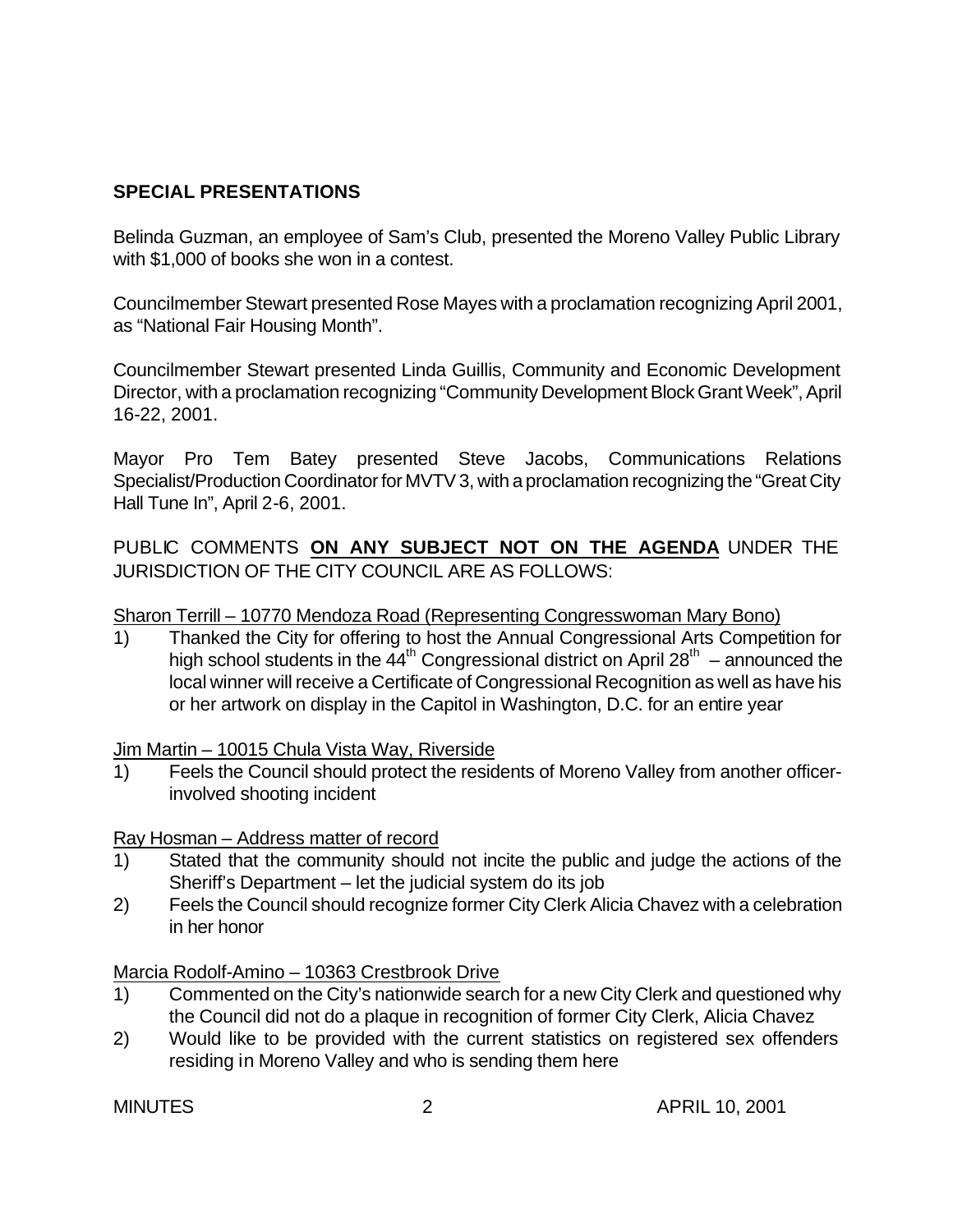### Cathlene Fishman –13560 Collie Court

1) Spoke on behalf of Kids Zone – encouraged Council to bring it to Moreno Valley

## Donna Cochran – Resident of Riverside County

1) Encouraged the Council to consider a Moreno Valley police department

### Michael Molver – Resident of Riverside County

1) Stated that Sheriff Larry Smith should be removed from office - feels Moreno Valley should have its own police department

Mary Shelton – Resident of Riverside County

1) Feels the City should provide honest answers in the way the shooting of Dante Meniefield is being investigated

## Daryl C. Terrell – Address matter of record

- 1) Asked for the safe return of our 24 service people being held in China feels the City should place American flags along Sunnymead Boulevard until their safe return home Roosevelt Tate – 12080 Pigeon Pass Road
- 1) Stated that the facts in the officer-involved shooting of Dante Meniefield should be reported accurately

Marcus Van Hala – 12966 Sunnyglen Drive

1) Thanked Council and the Cultural Arts Foundation for a magnificent fundraising event on April  $1^{\text{st}}$  at the Hap Arnold Club

# Cessia A. Patriarco

1) Expressed her concern with the possibility of a homeless shelter being placed at MARB

Tom Jerele Sr., 24895 Sunnymead Boulevard, #133

1) Spoke in support of Chief Coz and the officers on the police force

City Manager Rogers made a brief statement on the utility user's tax issue. Stated it will be presented to Council at the City Council meeting of May 8, 2001.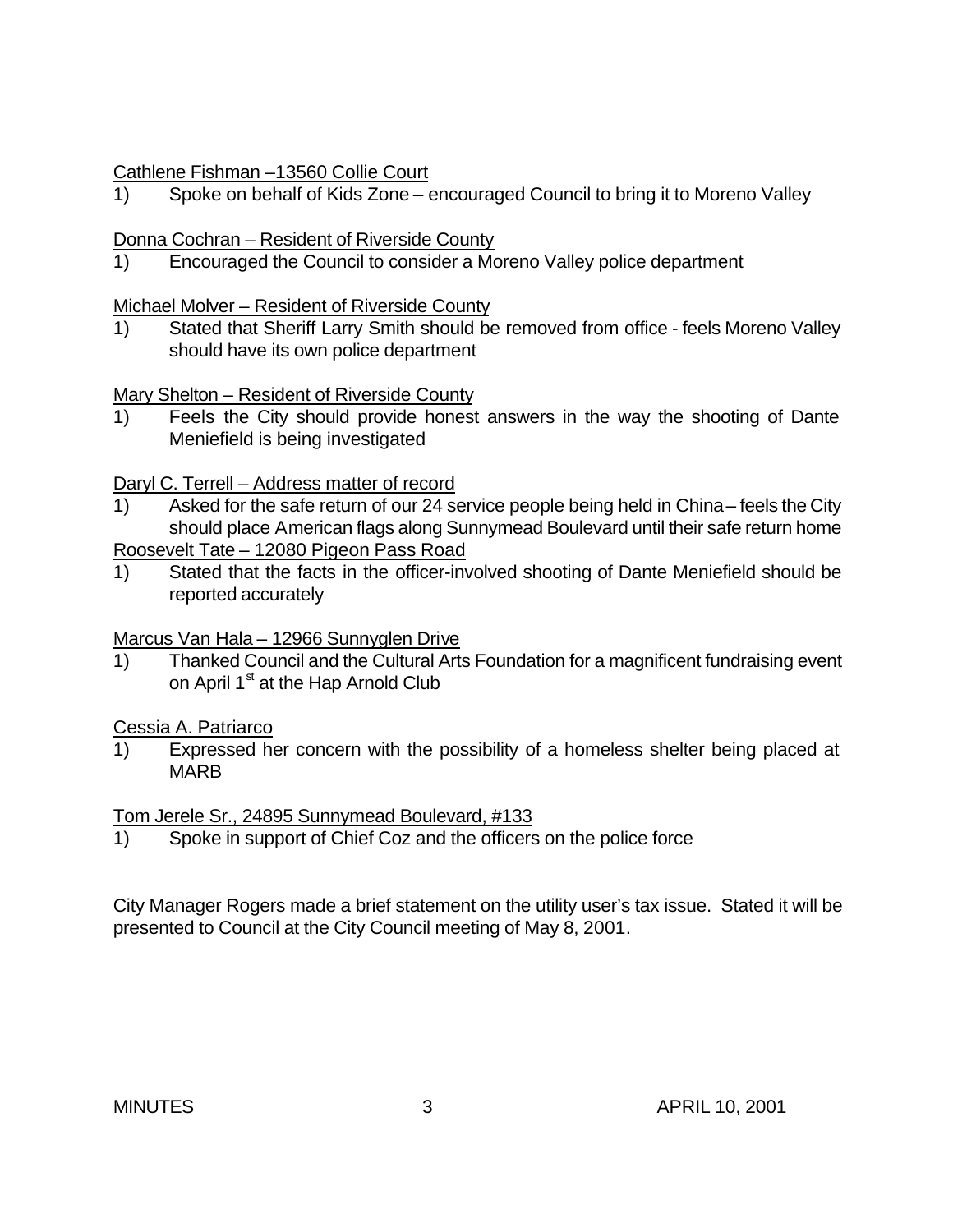## **JOINT CONSENT CALENDARS (SECTIONS A-C) OF THE CITY COUNCIL OF THE CITY OF MORENO VALLEY, MORENO VALLEY COMMUNITY SERVICES DISTRICT, AND COMMUNITY REDEVELOPMENT AGENCY OF THE CITY OF MORENO VALLEY**

Mayor Flickinger opened the agenda items for the Consent Calendars for public comments.

Pearly Davis – 15535 Ocana Lane (Item A5)

- 1) Opposed to the temporary closure of Jumano Drive and LaEntrada Drive feels it will be an inconvenience for residents
- 2) Feels the contractors working in her neighborhood should pick-up their trash and keep the area clean

Councilmember White made a motion, seconded by Councilmember Stewart to approve the Consent Calendars in their entireties. Motion carried 5-0. Roll call vote.

#### **A. CONSENT CALENDAR** - **CITY COUNCIL OF THE CITY OF MORENO VALLEY**

- A1. ORDINANCES FIRST READING BY TITLE ONLY Waived reading of all Ordinance Introductions and read by title only.
- A2. 2000 ANNUAL REPORT OF THE PLANNING COMMISSION Received and filed the 2000 Annual Report of the Planning Commission.
- A3. SPECIAL TAX CONSULTANT AGREEMENT FOR COMMUNITY FACILITIES DISTRICT NO. 4 (WESTERN PACIFIC) OF THE CITY OF MORENO VALLEY Approved the Agreement for Special Tax Consultant for Community Facilities District No. 4 (Western Pacific) of the City of Moreno Valley.
- A4. REQUEST ADOPTION OF PLANS AND SPECIFICATIONS AND AUTHORIZATION TO ADVERTISE FOR BIDS, PROJECT NO. 00-227222 - FISCAL YEAR 2000/2001 SENATE BILL (SB) 821 BICYCLE AND PEDESTRIAN PROJECTS PROGRAM Adopted the Plans and Specifications that are on file in the office of the Public Works Director and authorized the City Clerk to advertise this project for construction bids.
- A5. AUTHORIZATION TO CONDUCT A FULL STREET AND SIDEWALK CLOSURE ON A PORTION OF JUMANO DR. AND LA ENTRADA DR. FROM APRIL 11, 2001 THROUGH AUGUST 31, 2001

MINUTES 4 APRIL 10, 2001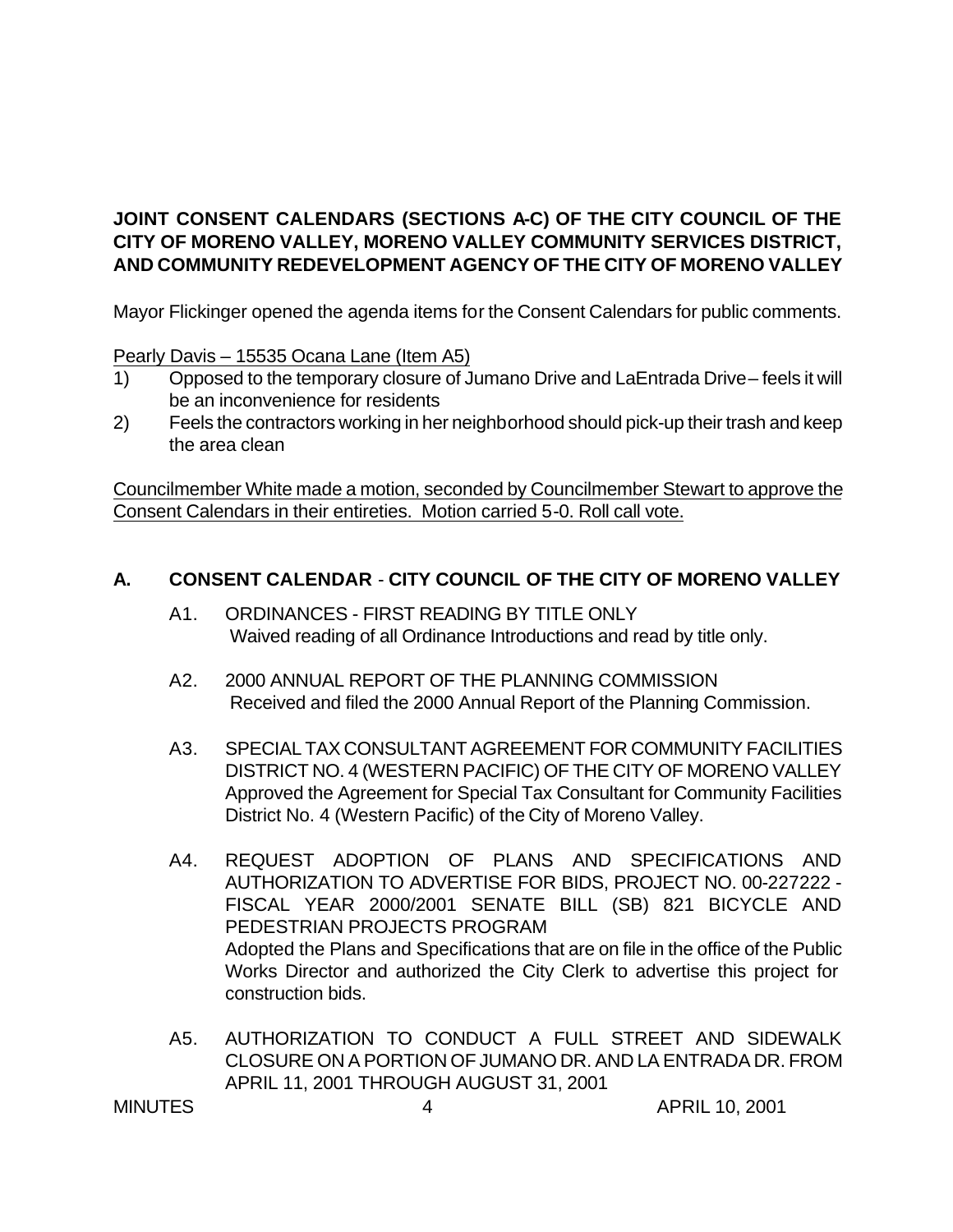Authorized the following full street and sidewalk closures in conjunction with the construction of the final phase of homes in Tract 22378: Jumano Drive from La Entrada Drive west for 250 feet, and; La Entrada Drive from Jumano Drive south for 200 feet.

A6. RESOLUTION NO. 2001-14 AUTHORIZING APPLICATION FOR THE CALIFORNIA BEVERAGE CONTAINER RECYCLING AND LITTER CLEANUP **ACTIVITIES** Adopted Resolution No. 2001-14

Resolution No. 2001-14

A Resolution of the City Council of the City of Moreno Valley, California, Authorizing Application for the California Beverage Container Recycling and Litter Reduction Act Funding Request for Beverage Container Recycling and Litter Cleanup Activities

- A7. YOUTH OPPORTUNITIES PROGRAM SITE AGREEMENT Authorized the City Manager to execute a lease with PASSCO Property Management, Inc. for a site in Moreno Valley Plaza for the City to operate a Youth Opportunities Center.
- A8. MINUTES REGULAR MEETING OF MARCH 27, 2001 Approved as submitted

#### **B. CONSENT CALENDAR** – **MORENO VALLEY COMMUNITY SERVICES DISTRICT**

- B1. ORDINANCES FIRST READING BY TITLE ONLY Waived reading of all Ordinance Introductions and read by title only.
- B2. MINUTES REGULAR MEETING OF MARCH 27, 2001 Approved as submitted

### **C. CONSENT CALENDAR** - **COMMUNITY REDEVELOPMENT AGENCY OF THE CITY OF MORENO VALLEY**

- C1. ORDINANCES FIRST READING BY TITLE ONLY Waived reading of all Ordinance Introductions and read by title only.
- C2. MINUTES REGULAR MEETING OF MARCH 27, 2001 Approved as submitted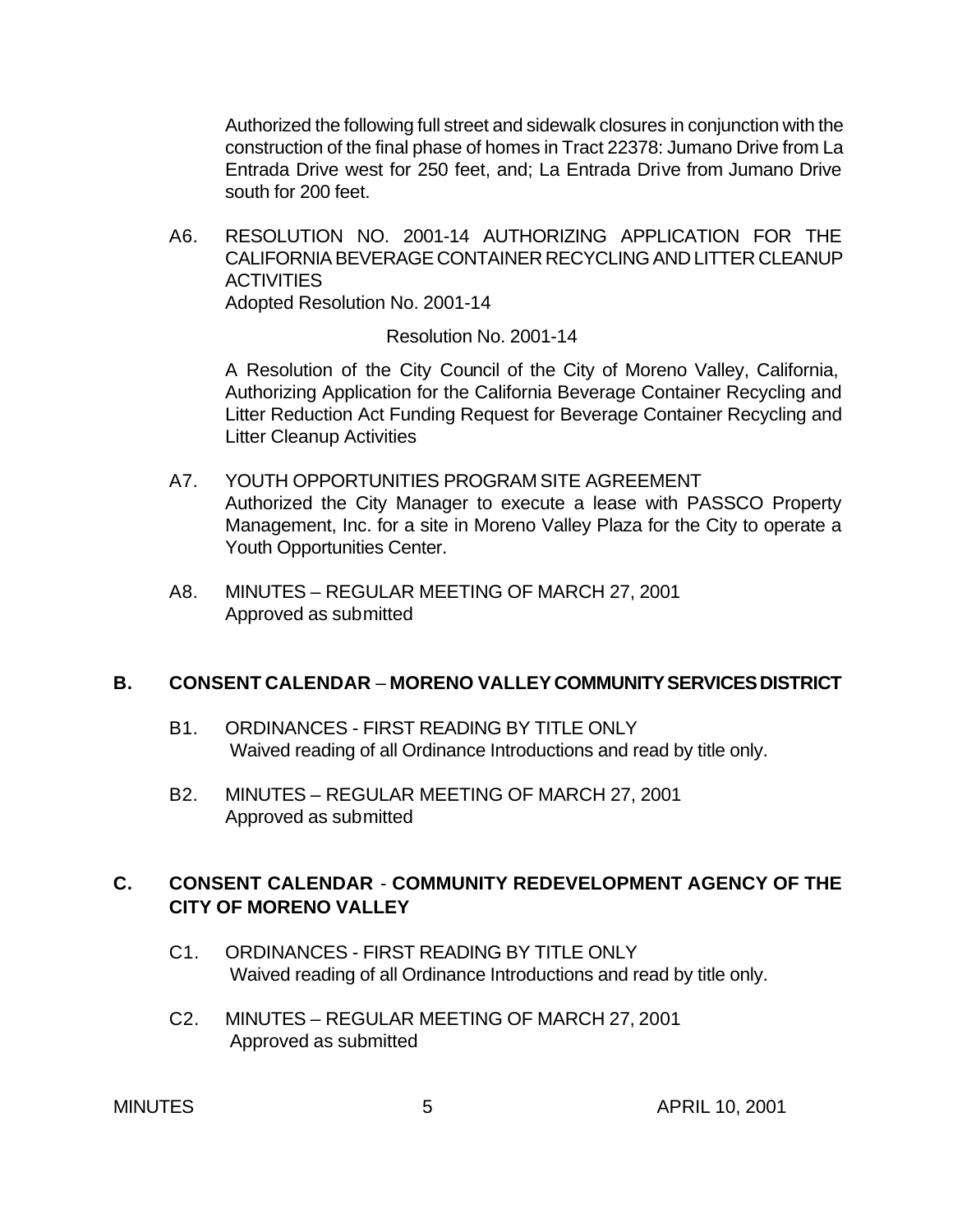## **D. REPORT OF ACTION FROM CLOSED SESSION BY CITY ATTORNEY, IF ANY**

No reportable action

#### **E. PUBLIC HEARINGS - NONE**

**ITEMS REMOVED FROM CONSENT CALENDARS FOR DISCUSSION OR SEPARATE ACTION – NONE**

#### **RECESS; RECONVENE**

#### **F. REPORTS**

F1. UPDATE ON THE YOUTH SERVICES COMMITTEE (CONTINUED FROM MARCH 27, 2001)

Councilmember White made a motion, seconded by Mayor Pro Tem Batey to endorse the Youth Services Master Plan, which is to identify what after-school activities and organizations are currently available to youth in the City. Motion carried 5-0. Roll call vote.

F2. APPROVAL OF THE MORENO VALLEY EQUESTRIAN PARK AND NATURE CENTER GUIDELINES, AND AMENDMENT TO ORDINANCE NO. CSD-29, REGARDING THE MORENO VALLEY EQUESTRIAN PARK AND NATURE CENTER

Vice-President Batey made a motion, seconded by Boardmember White to continue the item to the April 24, 2001, City Council meeting. Motion carried 5-  $Q_{\perp}$ 

F3. LEGISLATIVE UPDATE (CONTINUED FROM MARCH 27, 2001)

Councilmember White made a motion, seconded by Mayor Pro Tem Batey to receive and file the Legislative Status Report. Motion carried 5-0.

F4. REPORT TO CONSIDER PUBLIC COMMENTS REGARDING COMMUNITY SERVICES DISTRICT ZONE D MAIL BALLOT PROCEEDINGS FOR SIXTEEN TRACTS

President Flickinger opened the agenda item for public comments; there being none, public comments were closed. (No action required at this time).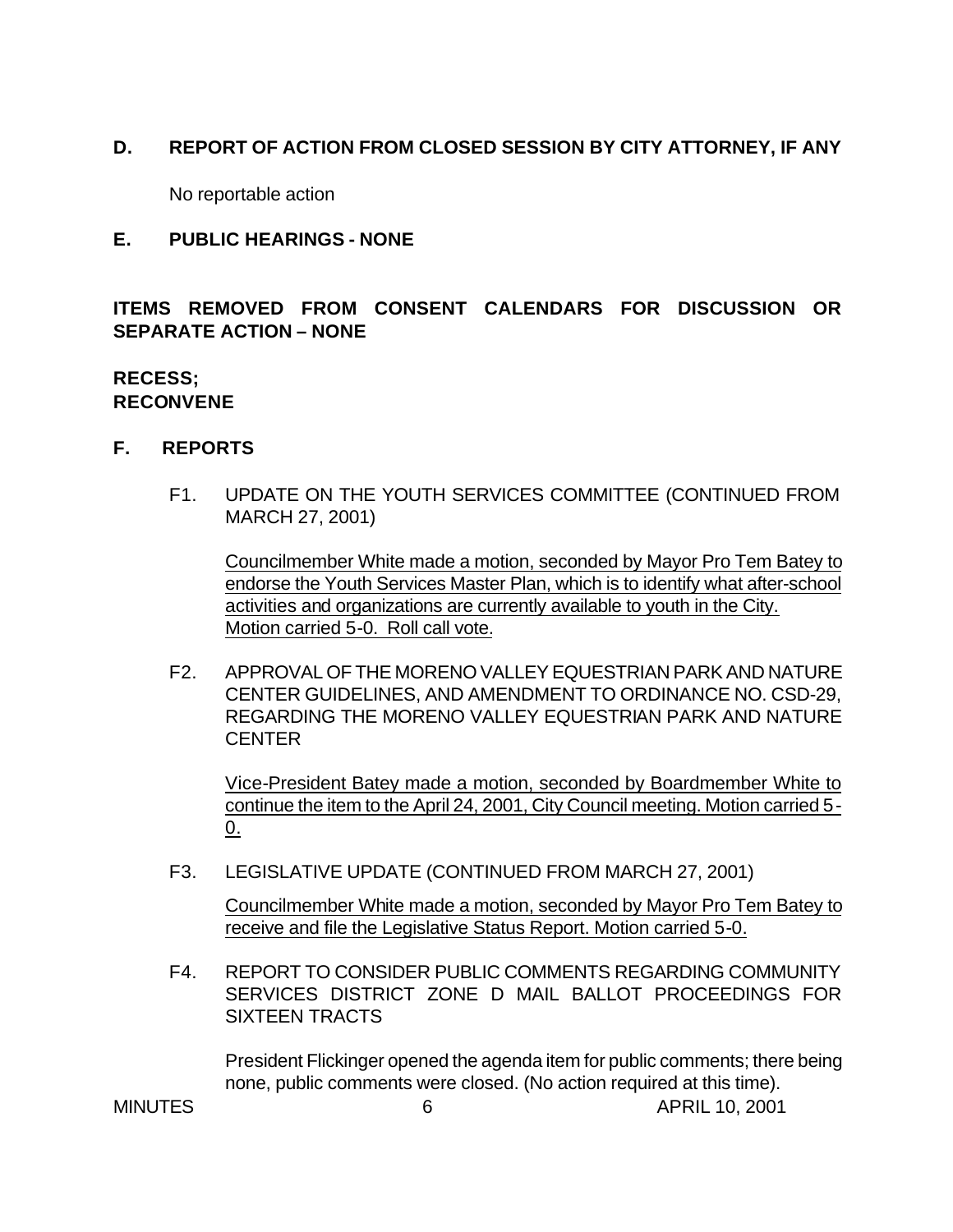### F5. FEE WAIVER REQUEST – MORENO VALLEY CHORALE BANNER PERMIT AND INSTALLATION FEES

Mayor Flickinger opened the agenda item for public comments.

Marcus Van Hala – 12966 Sunnyglen Drive

1) Stated due to the increase in the city's fees the chorale is unable to pay the fees at this time – asked Council to waive fees this one time and they should be able to pay the fees in the future based on proceeds received from performances

Councilmember White made a motion, seconded by Councilmember Stewart to take no action on a requested fee waiver for \$207 for the banner permit issuance fee and the installation and removal fee to the Moreno Valley Master Chorale. Motion carried 5-0. Roll call vote.

# **G. LEGISLATIVE ACTIONS**

ORDINANCES - 1ST READING & INTRODUCTION - NONE

ORDINANCES - 2ND READING & ADOPTION - NONE

G1. ADOPTION OF ORDINANCE NO. 585, AN ORDINANCE OF THE CITY COUNCIL OF THE CITY OF MORENO VALLEY, CALIFORNIA (PA00-0032), AMENDING THE OFFICIAL ZONING ATLAS OF SAID CITY, CHANGING THE ZONE FROM PD (PLANNED DEVELOPMENT) TO OFFICE (O) AS ILLUSTRATED ON THE MORENO VALLEY ZONE CHANGE MAP FOR A 10.15 ACRE PARCEL OF LAND LOCATED ON THE NORTH SIDE OF IRIS AVENUE, JUST WEST OF OLIVER STREET (RECEIVED FIRST READING AND INTRODUCTION MARCH 27, 2001 ON A 5-0 VOTE)

Mayor Flickinger opened the agenda item for public comments; there being none, public comments were closed.

MINUTES 7 APRIL 10, 2001 Councilmember White made a motion, seconded by Mayor Pro Tem Batey to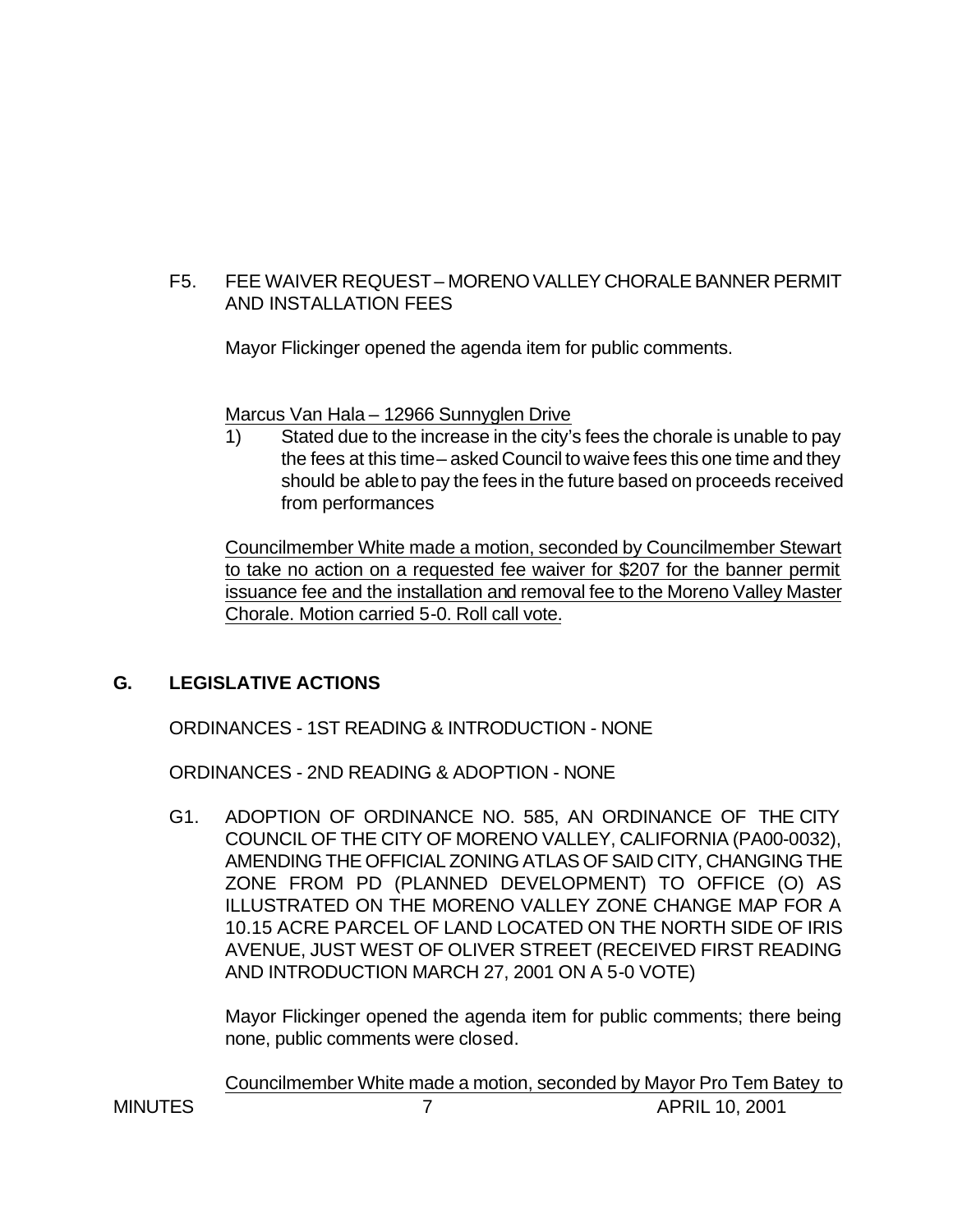### adopt Ordinance No. 585. Motion carried 5-0. Roll call vote.

### Ordinance No. 585

An Ordinance of the City Council of the City of Moreno Valley, California (PA00- 0032), Amending the Official Zoning Atlas of Said City, Changing the Zone from PD (Planned Development) to Office (O) as Illustrated on the Moreno Valley Zone Change Map for a 10.15 Acre Parcel of Land Located on the North Side of Iris Avenue, Just West of Oliver Street

G2. ADOPTION OF ORDINANCE NO. 586, AN ORDINANCE OF THE CITY COUNCIL OF THE CITY OF MORENO VALLEY, APPROVING MORENO VALLEY RANCH SPECIFIC PLAN AMENDMENT NO. 7 AND AMENDING THE OFFICIAL ZONING ATLAS IN ACCORDANCE WITH SAID SPECIFIC PLAN AMENDMENT, LOCATED GENERALLY SOUTH OF CACTUS AVENUE, EAST OF KITCHING STREET (AMENDED ORDINANCE RECEIVED FIRST READING AND INTRODUCTION MARCH 27, 2001 ON A 5-0 VOTE)

Mayor Flickinger opened the agenda item for public comments; there being none, public comments were closed.

Councilmember White made a motion, seconded by Mayor Pro Tem Batey to adopt Ordinance No. 586. Motion carried 5-0. Roll call vote.

#### Ordinance No. 586

An Ordinance of the City Council of the City of Moreno Valley, California, Approving Moreno Valley Ranch Specific Plan Amendment No. 6 and amending the official zoning atlas in accordance with said specific plan amendment, located generally South of Cactus Avenue, East of Kitching Street

G3. ADOPTION OF ORDINANCE NO. 587, AN ORDINANCE OF THE CITY COUNCIL OF THE CITY OF MORENO VALLEY, AMENDING TITLE 3 OF THE CITY OF MORENO VALLEY MUNICIPAL CODE BY REPEALING AND REENACTING CHAPTER 3.12, REGARDING PURCHASING (RECEIVED FIRST READING AND INTRODUCTION MARCH 27, 2001 ON A 5-0 VOTE)

Mayor Flickinger opened the agenda item for public comments.

Ray Hosman – Address matter of record

1) Asked the Council to carefully consider the delegation of signature authority

Councilmember White made a motion, seconded by Mayor Pro Tem Batey to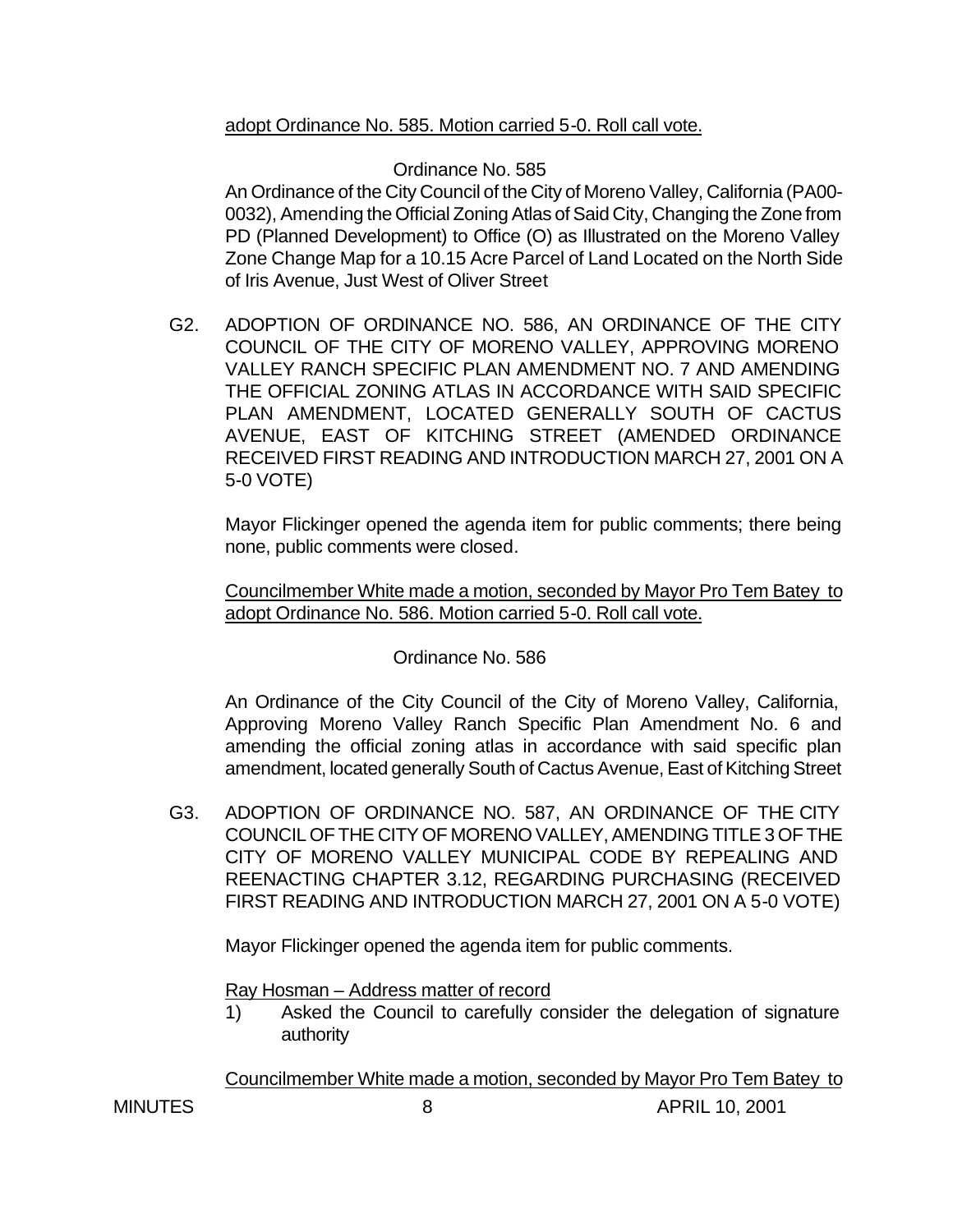#### adopt Ordinance No. 587. Motion carried 5-0. Roll call vote.

### Ordinance No. 587

An Ordinance of the City Council of the City of Moreno Valley, California, Amending Title 3 of the City of Moreno Valley Municipal Code by Repealing and Reenacting Chapter 3.12, Regarding Purchasing

ORDINANCES - URGENCY ORDINANCES - NONE

RESOLUTIONS - NONE

### **CONTINUATION OF PUBLIC COMMENTS ON MATTERS NOT ON THE AGENDA**, **IF NEEDED - NONE**

## **CLOSING COMMENTS AND/OR REPORTS OF THE CITY COUNCIL, COMMUNITY SERVICES DISTRICT, OR COMMUNITY REDEVELOPMENT AGENCY**

Councilmember West

- 1) Reminded his constituents that they do have the power to approve or disapprove the proposed transportation corridors between Moreno Valley and San Bernardino County and the growth of the City
- 2) Questioned the addition of plants to the Council dais asked whether he had a say in the decision

#### Councilmember Stewart

- 1) Informed the community that the Council will be addressing the utility user's tax on May 8th
- 2) Stated that the Pigeon Pass transportation corridor doesn't actually come into the City of Moreno Valley - it runs through Riverside
- 3) Stated that Police Department and Fire Department come under close scrutiny by the City Council

#### Mayor Pro Tem Batey

1) Thanked Chief Coz and Chief Alston for putting together the "street festival" held on Allies Place to start the healing process and bring the community together – felt it was an excellent idea and would like to see it "go on the road"